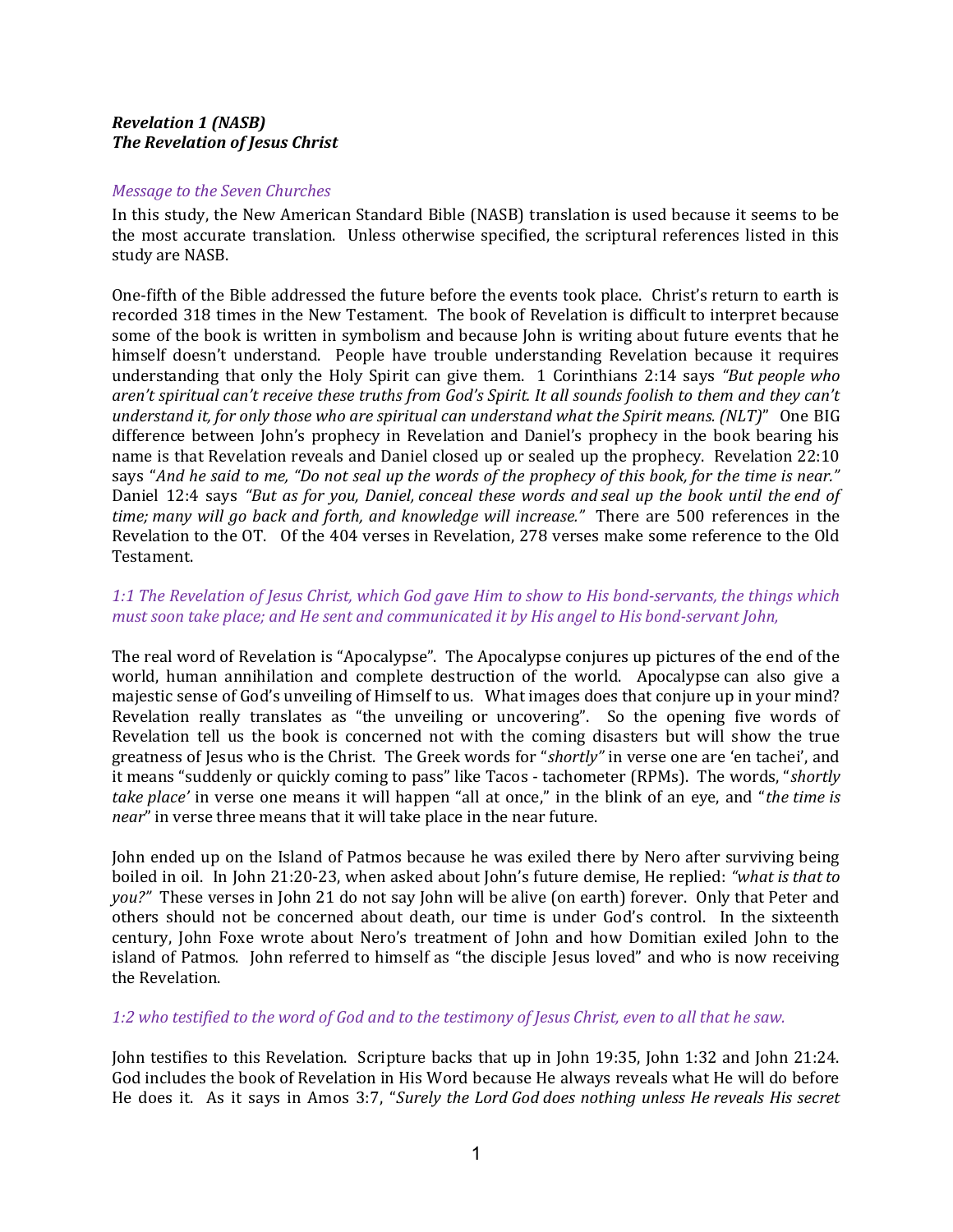counsel to His servants the prophets." He would do that so men will not be able to say, "You caught us by surprise. No fair!" Romans 1:20 confirms this, it says, "For ever since the world was created, people have seen the earth and sky. Through everything God made, they can clearly see his invisible qualities—his eternal power and divine nature. So they have no excuse for not knowing God." The Greek word for servant is doúlos (Strong's #1401) and means "someone who belongs to another; a bond-slave, without any ownership rights of their own".

# 1:3 Blessed is he who reads and those who hear the words of the prophecy, and heed the things which are written in it; for the time is near.

It says outright that if we read it and keep the things in it, we will be blessed. Some denominations teach that we are not supposed to be able to understand the book of Revelation. Some pastors find it acceptable to preach on the first 3 chapters of Revelation but do not touch the last 19 chapters. Verse 3 contradicts that false teaching, this verse says we will be blessed if we heed what the book says. This verse is one of the beatitudes of Revelation which are found in Revelation 1:3, 14:13, 16:15, 19:9, 22:7, 22:14. These beatitudes promise blessings which contradict the false teachings. Only one of the 10 commandments comes with a promised blessing. Exodus 20:12 says "Honor your father and your mother, that your days may be prolonged in the land which the Lord your God gives you." If we believe the 10 commandments, it becomes ridiculous not to believe Revelation.

Verse three speaks to the Rabbi, now also Pastors, who read ("He who reads") and to the congregation ("Those who hear"). BUT you receive the blessing by keeping the things written in the book. The Greek word for keep is 'téreó' which means "to watch over and guard". Contrary to popular belief, Revelation is meant to be a comfort to Christ's followers. When you truly understand it, it will bring peace to your hearts. For those that believe that the Rapture is going to occur before the Tribulation or even early in the Tribulation, the horrible things described in the second half of the Tribulation won't impact them. They will be in Heaven during these terrible times.

1:4 John to the seven churches that are in Asia: Grace to you and peace, from Him who is and who was and who is to come, and from the seven Spirits who are before His throne, 5 and from Jesus Christ, the faithful witness, the firstborn of the dead, and the ruler of the kings of the earth. To Him who loves us and released us from our sins by His blood— 6 and He has made us to be a kingdom, priests to His God and Father—to Him be the glory and the dominion forever and ever. Amen.

Asia here is not China, India or Vietnam, it is Turkey. The difference between Paul's letters to the Romans, Galatians, Ephesians, etc. and John's letter is that Paul wrote individual letters to individual churches. John wrote one letter to be read by all of the churches. The title, "Him who is and was and is to come" is God the Father. We know this because The Holy Spirit and Jesus are mentioned separately in these same verses. We know that the seven spirits refer to the Holy Spirit because Isaiah gives us the seven attributes of the Holy Spirit. Isaiah 11:2 says "The Spirit of the Lord will rest on Him, the spirit of wisdom and understanding, the spirit of counsel and strength, the spirit of knowledge and the fear of the Lord." The number seven represents completeness or finished in Scripture. Genesis 2:2-3 says "By the seventh day God completed His work which He had done, and He rested on the seventh day from all His work which He had done. 3 Then God blessed the seventh day and sanctified it, because in it He rested from all His work which God had created and made." Jesus is described as "the faithful witness." The word "witness" means martyr. It is taught that the Bible never mentions the Trinity. However, these two verses give us the Trinity.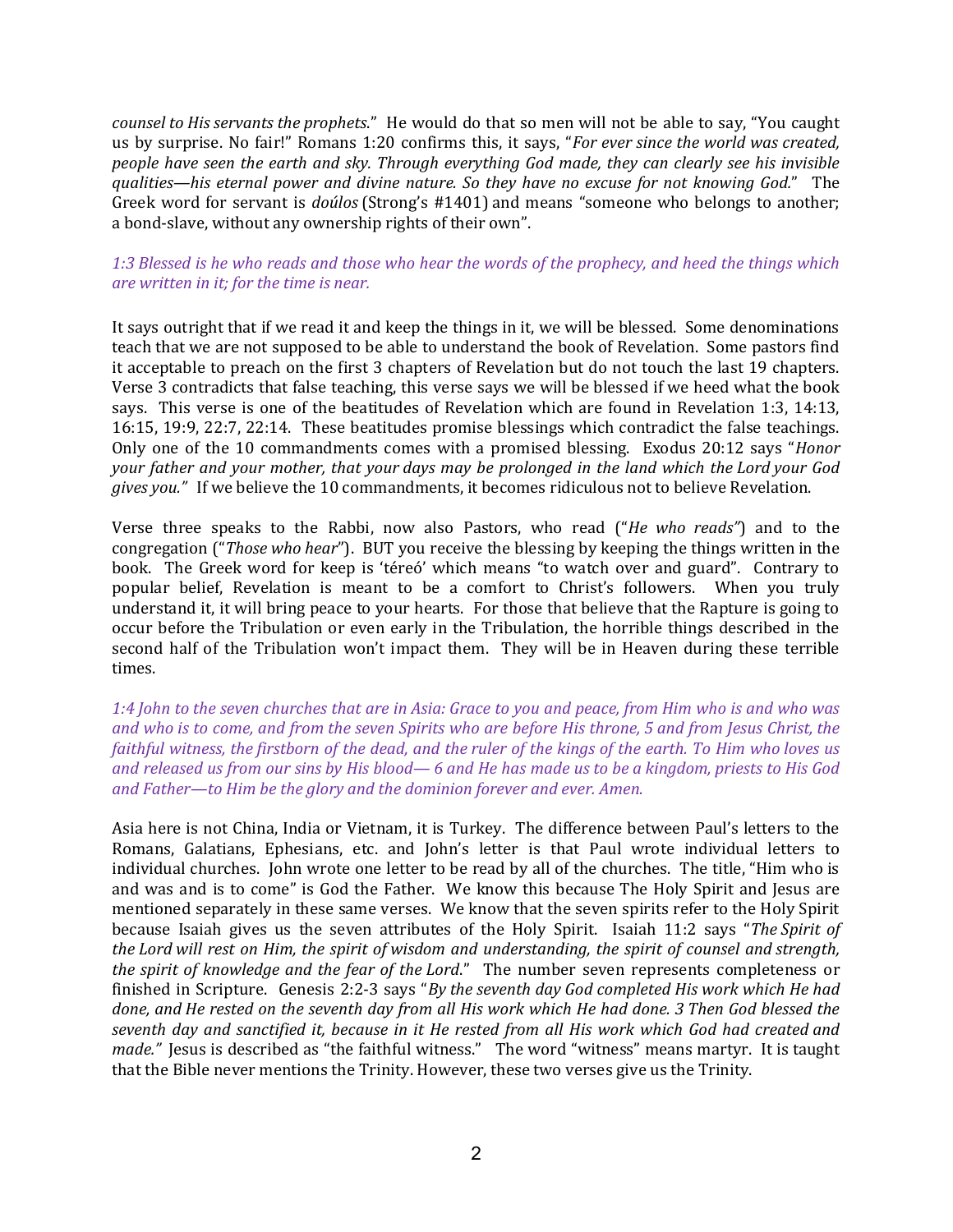Romans 5:8 says, "But God demonstrates His own love toward us, in that while we were yet sinners, Christ died for us." The NASB translation of Revelation 1:5 says "loves us" and some say "loved us" but loved us is correct. It is similar to what we read in John 3:16, "For God so loved the world". He DOES love us still but this points to the moment salvation was granted to all who believe. The continuation of the verse confirms our teaching. The order is loved us and washed us and not loves us and washes us. Notice the order: first loved, then washed. It wasn't that God washed us out of some sense of duty and then loved us because we are then clean. He loved us while we were dirty, but then He washed us.

It is important that we are made both Kings and Priests. In the past, you could only be one or the other. We are now declared to be both. See 2 Chronicles 26:16-23. King Uzziah became so arrogant that he went into the Temple and burned incense to God. Only priests were allowed to burn incense to God in the Temple. God punished him with a disease for the rest of his life. Being made kings shows that we are royalty to God. That is how valuable we are! As Priests, we are God's special servants. We represent God to man and man to God. We offer a sacrifice unto Him. We can give to God sacrifices of praise. Hebrews 13:15 says "Through Him then, let us continually offer up a sacrifice of praise to God, that is, the fruit of lips that give thanks to His name." The high priests have access to God that no one else on earth had. (Think about the Tabernacle.) This privilege is now granted to all believers. Mathew 27:50-51 tells us that when Jesus died on the cross, the veil of the temple was torn in two from top to bottom. We are called priests. See also Romans 5:1-2. This is significant because we are now joint heirs with Christ in the realm of heaven. (See Hebrews 4:14 and Romans 8:17.) The final word in these verses is 'amen' which simply means, "yes." It is an affirmation of the statement. We say 'amen' at the end of a prayer because we want God to know that we agree with what was said in the prayer.

# 1:7 BEHOLD, HE IS COMING WITH THE CLOUDS, and every eye will see Him, even those who pierced Him; and all the tribes of the earth will mourn over Him. So it is to be. Amen.

The word 'Behold' means to watch. Matthew 24:42 (NIV) says "Therefore keep watch, because you do not know on what day your Lord will come." Verse 7 is a fulfillment of prophecy. (See Acts 1:9- 11.) He went up to heaven in a cloud and will return the same way. God appeared to the Israelites in times past in a cloud or as a cloud. See Exodus 13:21-22, Exodus 16:10, Exodus 19:9, Exodus 24:15-18 and Daniel 7:13-14. Jesus describes His own return as coming in a cloud. (See Matthew 26:64.) The phrase "Every eye will see Him" is important to believers because it tells us not to be fooled. EVERY person will know when He returns. (See Matthew 24:26-27). The phrase "Even those who pierced Him" refers to the Jews. Zechariah 12:10 says "I will pour out on the house of David and on the inhabitants of Jerusalem, the Spirit of grace and of supplication, so that they will look on Me whom they have pierced; and they will mourn for Him, as one mourns for an only son, and they will weep bitterly over Him like the bitter weeping over a firstborn." Verse seven is not referring to an 'angry' Jesus. By this time the Jews will have accepted Jesus as their Lord. (See Matthew 23:29 and Romans 11:25-26.) The phrase "all the tribes of the earth will mourn because of Him" fulfills the prophecy from Matthew 24:30. It says "And then the sign of the Son of Man will appear in the sky, and then all the tribes of the earth will mourn, and they will see the Son of Man coming on the clouds of the sky with power and great glory." I hope you are seeing how the whole Bible fits together.

1:8 "I am the Alpha and the Omega," says the Lord God, "who is and who was and who is to come, the Almighty."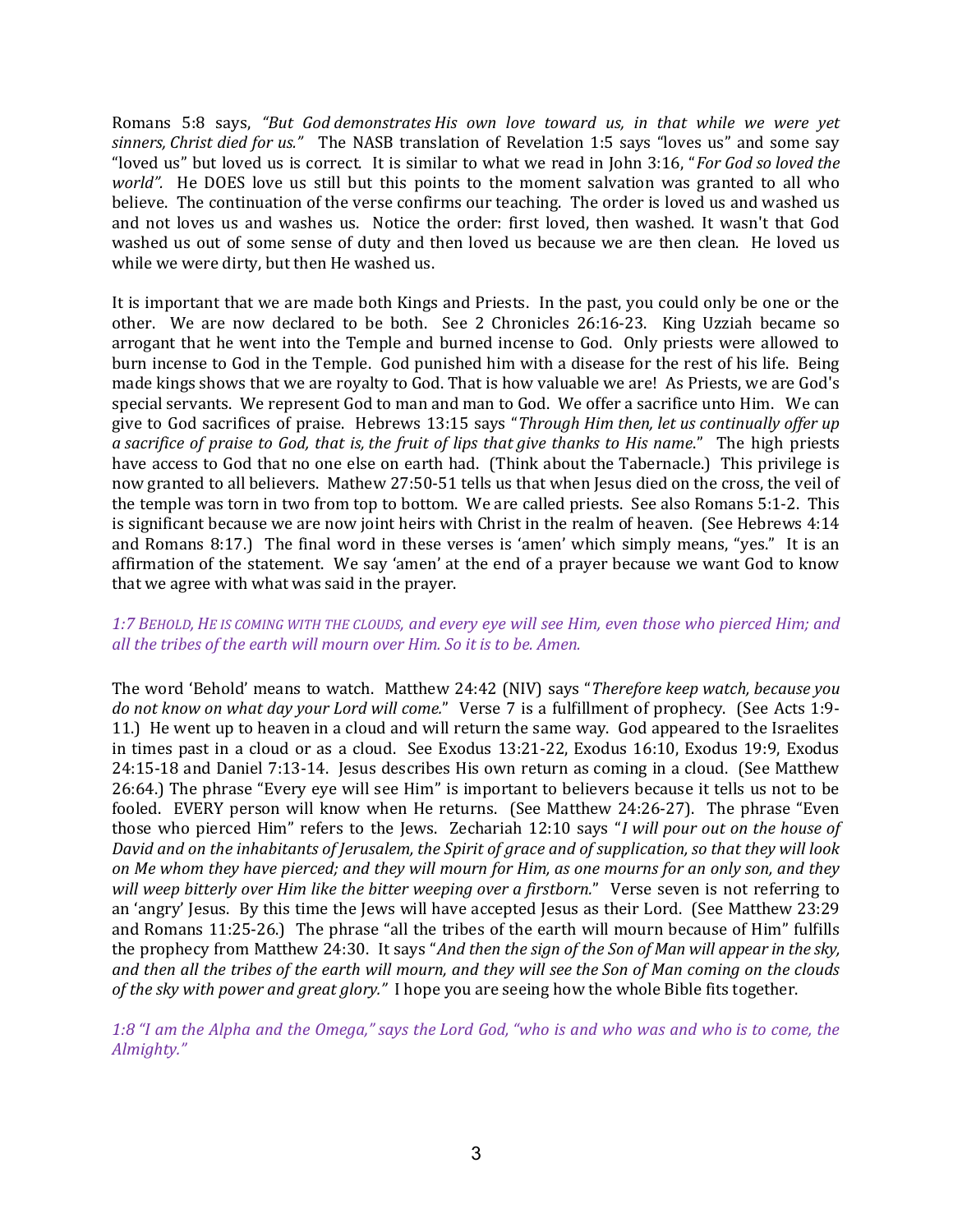The "Alpha and the Omega" refer to the first and last letters of the Greek alphabet. We know that this is Jesus and not God the Father because this verse speaks of Jesus' return to earth. (See Revelation 22:12-13) Revelation 22:13 differs from Revelation 1:8 in that the words the phrase 'the first and the last" are added. It says "I am the Alpha and the Omega, the first and the last, the beginning and the end." Jesus is speaking of the beginning and the end of the Law, not of God, who is eternal. The phrase "Who was and is and is to come" reflects His eternal nature. (See Micah 5:2, Hebrews 13:8 and Psalm 90:2.) The word "Almighty" comes from the Greek word 'pantokrater', which literally means "the one who has his hand on everything."

#### The Patmos Vision

1:9 I, John, your brother and fellow partaker in the tribulation and kingdom and perseverance which are in Jesus, was on the island called Patmos because of the word of God and the testimony of Jesus.

John was sent to the island of Patmos and it was credited to Emperor Domitian. Patmos is believed to be comparable to Alcatraz. It is most like Alcatraz in that it was a small, rocky and barren island used to keep criminals were they could serve out their prison terms. Both Alcatraz and Patmos were islands surrounded by water to limit the chance for escape.

10 I was in the Spirit on the Lord's day, and I heard behind me a loud voice like the sound of a trumpet, 11 saying, "Write in a book what you see, and send it to the seven churches: to Ephesus and to Smyrna and to Pergamum and to Thyatira and to Sardis and to Philadelphia and to Laodicea."

As verse 10 begins it says that John was "In the Spirit." Are there times when you feel especially close to God? At this point, John goes way beyond that feeling. Not only is he close to God in the Holy Spirit but he is an open vessel awaiting God's revelation. "John was carried beyond normal sense into a state where God could reveal supernaturally the contents of this book." (Walvoord) The idea isn't simply that John was *walking in the Spirit*, but that he received this unique revelation from the Holy Spirit. John was also in the Spirit in the following verses: Revelation 4:2, 17:3 and 21:10.

"The Lord's Day" and "The Day of the Lord" are not the same. "The Lord's Day" for most Christians is Sunday. It is the day set aside for worshiping our Lord and Savior Jesus Christ for what He has done for us and for who He is in our lives. "The Day of the Lord" is often referred to as a day in the future where the Lord will perform His final judgment. Joel referred to it as the "terrible day of the Lord" in Joel 2:31, "The sun will become dark, and the moon will turn blood red before that great and terrible day of the Lord arrives." (NLT)

According to the following verses, tell us who gives the Revelation to John.

- Isaiah  $41:4$  Jesus, "It is I, the Lord, the First and the Last, I alone am he." (NLT)
- Isaiah 44:6 Jesus, "I am the First and the Last; there is no other God."

Isaiah 48:12 Jesus, "I alone am God, the First and the Last."

John was told to write down what he saw and send it to the seven churches but Daniel was told to seal up the prophecy that he saw. Daniel 12:4 says "But as for you, Daniel, conceal these words and seal up the book until the end of time; many will go back and forth, and knowledge will increase." According to Daniel, the phrase "to increase knowledge" points to people going here and there to increase their knowledge of Daniel's prophecy. Walvoord notes, "Whether or not physical wandering and travel is involved, the implication is that attempts to understand the truth will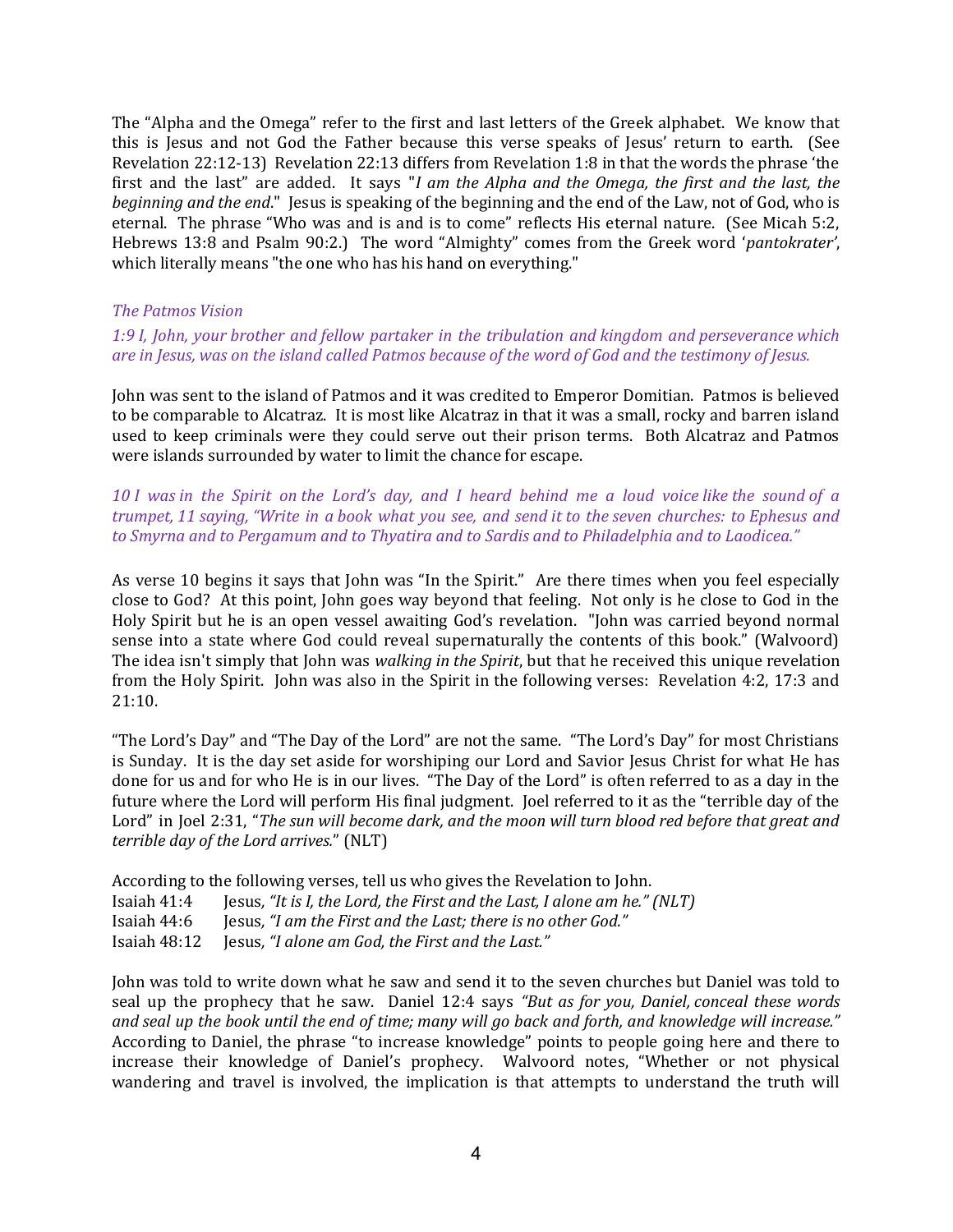require considerable effort." Paul wrote to 7 churches: Rome, Corinth, Galatia, Ephesus, Colossae, Philippi, and Thessalonica.

### 1:12 Then I turned to see the voice that was speaking with me. And having turned I saw seven golden lampstands; 13 and in the middle of the lampstands I saw one like a son of man, clothed in a robe reaching to the feet, and girded across His chest with a golden sash.

The first thing John sees when he turns around are the seven lampstands. These lampstands were freestanding. They are symbolic of the Menorah (Golden Lampstand) that gave light to the Tabernacle. Exodus 25:31-37 gives a detailed description of the Menorah. In Daniel 7:13, Daniel saw Jesus as the Son of Man in a vision. Daniel 7:13 tells us "I (Daniel) kept looking in the night visions, and behold, with the clouds of heaven one like a Son of Man was coming, and He came up to the Ancient of Days and was presented before Him." The Ancient of Days is a title given to God in the Bible. The golden band/sash around the chest signifies that Jesus is our High Priest. Exodus 39:3 describes how this sash was made. While the threads for the priest were other colors mixed with gold, Jesus' band being all gold shows that He is above all other priests. This is not the first time John has seen Jesus in His heavenly glory. He also saw Jesus like this during the Transfiguration. (See Matthew 17:1-2, Mark 9:2-3 and Luke 9:28-29.) All of these references describe it as Luke 9:28-29 does, "As the men watched, Jesus' appearance was transformed,3 and his clothes became dazzling white, far whiter than any earthly bleach could ever make them."

1:14 His head and His hair were white like white wool, like snow; and His eyes were like a flame of fire. 15 His feet were like burnished bronze, when it has been made to glow in a furnace, and His voice was like the sound of many waters. 16 In His right hand He held seven stars, and out of His mouth came a sharp two-edged sword; and His face was like the sun shining in its strength.

This is not the first description of this kind in the Bible. Daniel 7:9 describes another one, "I kept looking until thrones were set up, and the Ancient of Days took His seat; His vesture was like white snow and the hair of His head like pure wool. His throne was ablaze with flames, its wheels were a burning fire." Note the similarities. The description that "His eyes were like a flame of fire" shows judgment. Jesus will soon show John the final judgment that will come upon the whole world. The fact that His feet were made of brass is significant because brass is used to build the brazen altar used for sacrifice and it shows that Jesus is our sacrifice. (See Exodus 27:2-6, NOTE - Only the KJV has this correct.) The phrase "His voice was like the sound of many waters" shows power. Psalm 29:3-4 tell us so, "3 The voice of the Lord is upon the waters; The God of glory thunders, the Lord is over many waters. 4 The voice of the Lord is powerful, the voice of the Lord is majestic." The sword in Jesus mouth is the "Word of God". Ephesians 6:17 says, "And take the helmet of salvation, and the sword of the Spirit, which is the word of God."

1:17 When I saw Him, I fell at His feet like a dead man. And He placed His right hand on me, saying, "Do not be afraid; I am the first and the last,18 and the living One; and I was dead, and behold, I am alive forevermore, and I have the keys of death and of Hades. 19 Therefore write the things which you have seen, and the things which are, and the things which will take place after these things. 20 As for the mystery of the seven stars which you saw in My right hand, and the seven golden lampstands: the seven stars are the angels of the seven churches, and the seven lampstands are the seven churches.

No one is going to tell Jesus just how it is or how it should be. This is the disciple whom Jesus loved. He is the one who spent three years with Jesus and His closest friend. Jesus also entrusted the care